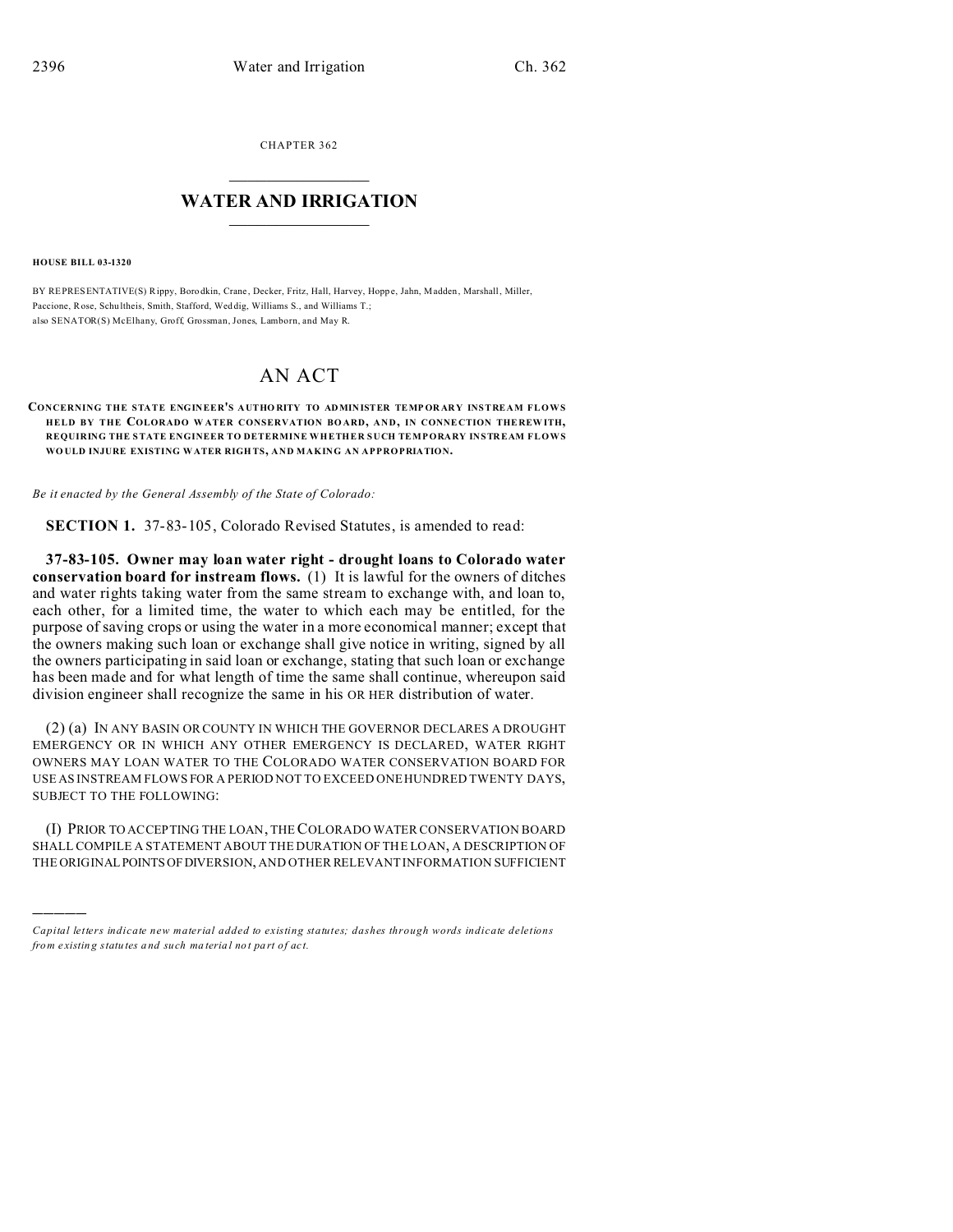FOR THE STATE ENGINEER TO DETERMINE THAT SUCH LOAN DOES NOT INJURE EXISTING DECREED WATER RIGHTS.

(II) CONSISTENT WITH CURRENT LAW, ONLY THE COLORADO WATER CONSERVATION BOARD IS ENTITLED TO HOLD INSTREAM FLOW WATER RIGHTS AND MAY ACCEPT PROPOSED LOANS IN ACCORDANCE WITH SECTION 37-92-102 (3).

(III) THE LOAN SHALL NOTBEACCEPTED UNLESS THE STATE ENGINEER DETERMINES THAT THE COLORADO WATER CONSERVATION BOARD'S TEMPORARY INSTREAM FLOW USE WILL NOT INJURE EXISTING WATER RIGHTS OF OTHERS.

(b) IN DETERMINING WHETHER OR NOT INJURY WILL OCCUR, THE DIVISION ENGINEER SHALL ENSURE THE FOLLOWING CONDITIONS ARE MET:

(I) THE PROPONENT HAS FILED A REQUEST FOR APPROVAL OF THE LOAN WITH THE DIVISION ENGINEER, TOGETHER WITH A FILING FEE IN THE AMOUNT OF ONE HUNDRED DOLLARS. MONEYS FROM THE FEE SHALL BE TRANSMITTED TO THE STATE TREASURER AND DEPOSITED IN THE GROUND WATER MANAGEMENT CASH FUND, CREATED IN SECTION 37-80-111.5. THE REQUEST FOR APPROVAL SHALL INCLUDE:

(A) EVIDENCE OF THE PROPONENT'S LEGAL RIGHT TO USE THE LOANED WATER RIGHT;

(B) A STATEMENT OF THE DURATION OF THE PROPOSED LOAN;

(C) A DESCRIPTION OF THE ORIGINAL POINTS OF DIVERSION, THE RETURN FLOW PATTERN, THE STREAM REACH, AND THE TIME, PLACE, AND TYPES OF USE OF THE LOANED WATER RIGHT;

(D) A DESCRIPTION OF THE NEW PROPOSED POINTS OF DIVERSION, THE RETURN FLOW PATTERN, THE STREAM REACH, AND THE TIME, PLACE, AND TYPES OF USE OF THE LOANED WATER RIGHT; AND

(E) A REASONABLE ESTIMATE OF THE HISTORIC CONSUMPTIVE USE OF THE LOANED WATER RIGHT.

(II) THE PROPONENT HAS PROVIDED WRITTEN NOTICE OF THE REQUEST FOR APPROVAL OF THE LOAN BY FIRST-CLASS MAIL OR ELECTRONIC MAIL TO ALL PARTIES ON THE SUBSTITUTE WATER SUPPLY PLAN NOTIFICATION LIST ESTABLISHED PURSUANT TO SECTION 37-92-308 (6) FOR THE WATER DIVISION IN WHICH THE PROPOSED LOAN IS LOCATED AND PROOF OF SUCH NOTICE IS FILED WITH THE DIVISION ENGINEER;

(III) THE PROPOSED USE OF THE LOANED WATER RIGHT IS FOR INSTREAM FLOW PURPOSES;

(IV) NONE OF THE WATER RIGHTS INVOLVED IN THE LOAN IS ADJUDICATED TO OR DIVERTED AT A WELL LOCATED MORE THAN ONE HUNDRED FEET FROM THE BANK OF THE NEAREST FLOWING STREAM;

(V) THE DIVISION ENGINEER HAS GIVEN THE OWNERS OF WATER RIGHTS AND DECREED CONDITIONAL WATER RIGHTS FIFTEEN DAYS AFTER THE DATE OF MAILING OF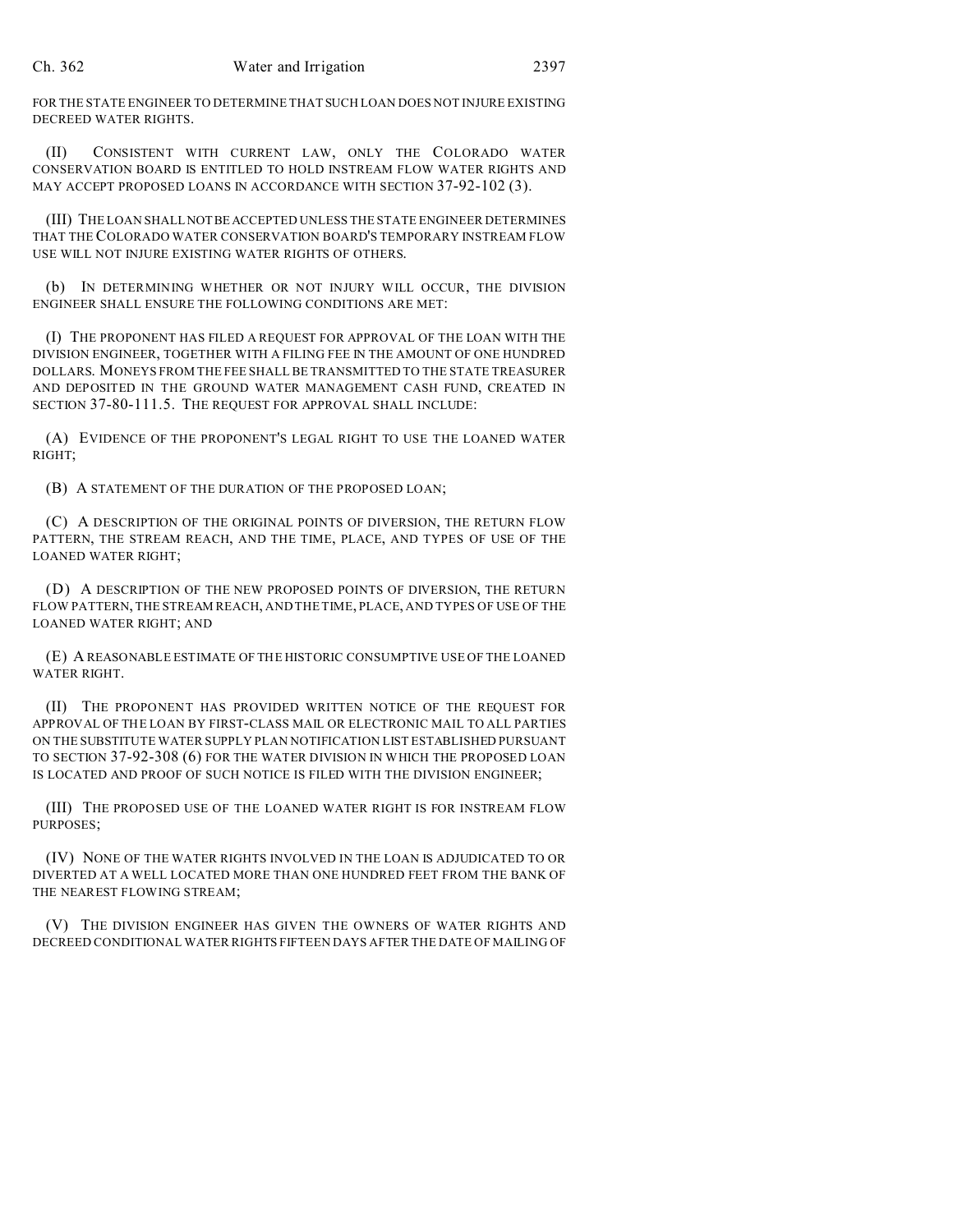NOTICE UNDER SUBPARAGRAPH (II) OF THIS PARAGRAPH (b) TO FILE COMMENTS ON THE PROPOSED LOAN; EXCEPT THAT, THE DIVISION ENGINEER MAY ACT ON THE APPLICATION IMMEDIATELY AFTER THE APPLICANT PROVIDES EVIDENCE THAT ALL PERSONS ENTITLED TO NOTICE OF THE APPLICATION UNDER SUBPARAGRAPH (II) OF THIS PARAGRAPH (b) HAVE EITHER CONSENTED TO OR COMMENTED ON THE APPLICATION. SUCH COMMENTS SHALL INCLUDE ANY CLAIM OF INJURY OR ANY TERMS AND CONDITIONS THAT SHOULD BE IMPOSED UPON THE PROPOSED LOAN TO PREVENT INJURY TO A PARTY'S WATER RIGHT AND ANY OTHER INFORMATION THE COMMENTING PARTY WISHES THE DIVISION ENGINEER TO CONSIDER IN REVIEWING THE PROPOSED LOAN; AND

(VI) THE DIVISION ENGINEER, AFTER CONSIDERATION OF ANY COMMENTS RECEIVED, HAS DETERMINED THAT THE OPERATION AND ADMINISTRATION OF THE PROPOSED LOAN WILL NOT CAUSE MATERIAL INJURY TO OTHER WATER RIGHTS OR IMPACT COLORADO'S COMPACT ENTITLEMENTS. THE DIVISION ENGINEER SHALL IMPOSE SUCH TERMS AND CONDITIONS AS ARE NECESSARY TO ENSURE THAT THESE STANDARDS ARE MET. IN MAKING THE DETERMINATIONS SPECIFIED IN THIS SUBPARAGRAPH (VI), THE DIVISION ENGINEER SHALL NOT BE REQUIRED TO HOLD ANY FORMAL HEARINGS OR CONDUCT ANY OTHER FORMAL PROCEEDINGS, BUT MAY CONDUCT A HEARING OR FORMAL PROCEEDING IF THE DIVISION ENGINEER FINDS IT NECESSARY TO ADDRESS THE ISSUES.

(VII) THE DIVISION ENGINEER SHALL APPROVE OR DENY THE PROPOSED LOAN WITHIN TWENTY DAYS AFTER THE DATE OF MAILING OF NOTICE UNDER SUBPARAGRAPH (II) OF THIS PARAGRAPH (b), OR WITHIN FIVE DAYS AFTER THE APPLICANT PROVIDES EVIDENCE THAT ALL PERSONS ENTITLED TO NOTICE OF THE APPLICATION UNDER SUBPARAGRAPH (II) OF THIS PARAGRAPH (b) HAVE EITHER CONSENTED TO OR COMMENTED ON THE APPLICATION.

(VIII) WHEN THE DIVISION ENGINEER APPROVES OR DENIES A PROPOSED LOAN, THE DIVISION ENGINEER SHALL SERVE A COPY OF THE DECISION ON ALL PARTIES TO THE APPLICATION BY FIRST-CLASS MAIL OR, IF SUCH PARTIES HAVE SO ELECTED, BY ELECTRONIC MAIL. NEITHER THE APPROVAL NOR THE DENIAL BY THE DIVISION ENGINEER SHALL CREATE ANY PRESUMPTIONS, SHIFT THE BURDEN OF PROOF, OR SERVE AS A DEFENSE IN ANY LEGAL ACTION THAT MAY BE INITIATED CONCERNING THE LOAN. ANY APPEAL OF A DECISION BY THE DIVISION ENGINEER CONCERNING THE LOAN PURSUANT TO THIS SECTION SHALL BE MADE TO THE WATER JUDGE IN THE APPLICABLE WATER DIVISION WITHIN FIFTEEN DAYS AFTER THE DATE ON WHICH THE DECISION IS SERVED ON THE PARTIES TO THE APPLICATION. THE WATER JUDGE SHALL HEAR SUCH APPEAL ON AN EXPEDITED BASIS.

**SECTION 2. Appropriation.** In addition to any other appropriation, there is hereby appropriated, out of any moneys in the ground water management cash fund created in section 37-80-111.5, Colorado Revised Statutes, not otherwise appropriated, to the department of natural resources, division of water resources, for the fiscal year beginning July 1, 2003, the sum of five thousand dollars (\$5,000), or so much thereof as may be necessary, for the implementation of this act.